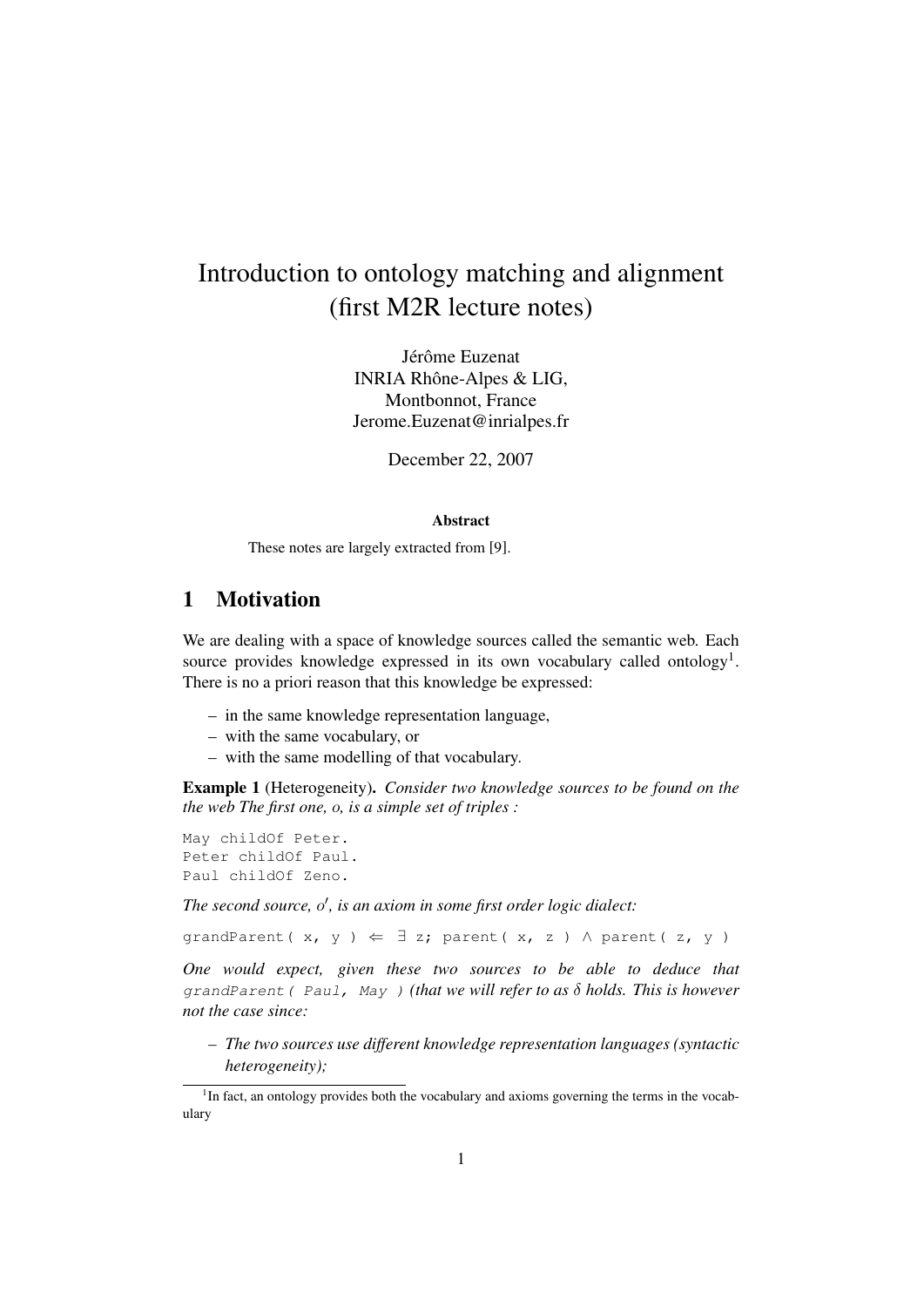- *– The two sources use different vocabularies:* child *versus* parent *(terminological heterogeneity);*
- *– Even if the vocabulary were the same, the modelling of these notion may be different.*

*This can be summarised by the following remarks:*

- $o \not\models \delta$  *and*  $o' \not\models \delta$ ;
- *–* o ∪ o 0 *impossible*
- *– even* o ∪ o <sup>0</sup> 6|= δ

This problem can be solved by imposing to the word a unique ontology and a unique knowledge representation language. However, this is both unrealistic and unwishable. Instead, we propose to draw relations between knowledge sources mostly based on their ontologies. We call "ontology matching" the process of finding the relations between ontologies and we call "alignment" the result of this process expressing declaratively these relations. In an open world in which ontologies evolve, managing ontologies requires using alignments for expressing the relations between ontologies.

Example 2 (Alignment). *In the present case, we can imagine to provide an alignment* A *containing the following correspondence:*

 $childOf^{\wedge}-1 \equiv parent$ 

*This alignment would solve our current problem because*  $o ∪ o' ∪ A \models δ$ *. However, the merge of the ontologies provided by* o ∪ o <sup>0</sup> ∪ A *may not be the solution that* works in any case. For instance, if o' contained in addition, the following axioms:

```
parent( x, y ) \Rightarrow Human( x ) \land Human( y )
childOf( x, y ) \Rightarrow Tree( x ) \land Tree( y )
Human ⊥ Tree
```
*The merge would be an inconsistent knowledge source. In such a case, it may be better to use the alignment as a data transformation programme that would import whatever* childOf *formula entailed by* o *into the corresponding* parent *formula in* o'.

Several classes of applications can be considered (they are more extensively described in [9], we only summarise them here). They are the following:

- Ontology evolution uses matching for finding the changes that have occurred between two ontology versions [5].
- Schema integration uses matching for integrating the schemas of different databases under a single view;
- Catalog integration uses matching for offering an integrated access to on-line catalogs;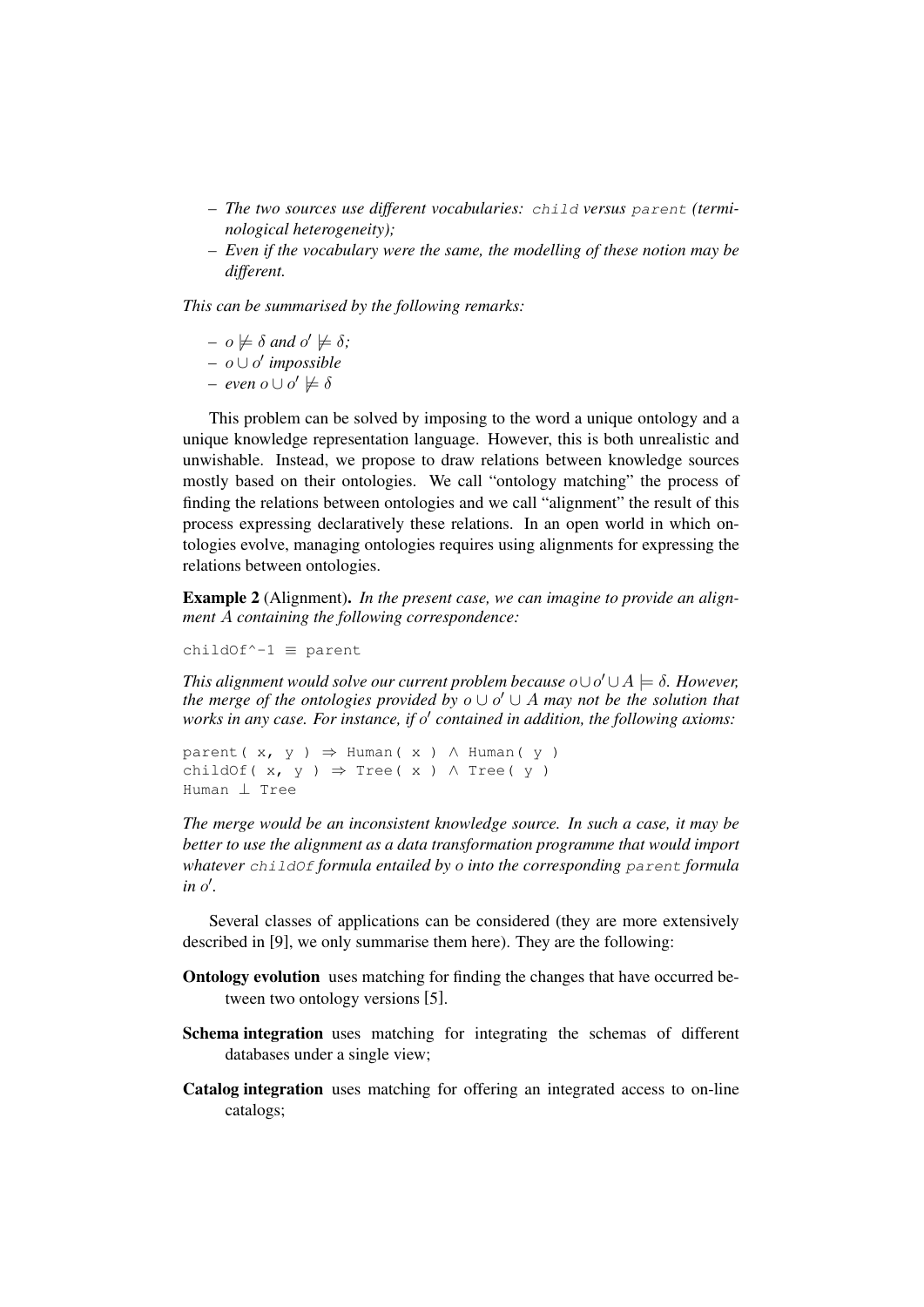

Figure 1: Query mediation (from [9]). From two matched ontologies  $o$  and  $o'$ , resulting in alignment A, a mediator is generated. This allows the transformation of queries expressed with the entities of the first ontology into a query using the corresponding entities of a matched ontology and the translation back of the results from the second ontology to the first one.

- Data integration uses matching for integrating the content of different databases under a single database;
- P2P information sharing uses matching for finding the relations between ontologies used by different peers [21], Figure 1 is an example of the use of alignments for mediation in such systems;
- Web service composition uses matching between ontologies describing service interfaces in order to compose web services by connecting their interfaces;
- Multiagent communication uses matching for finding the relations between the ontologies used by two agents and translating the messages they exchange;
- Context matching in ambient computing uses matching of application needs and context information when applications and devices have been developed independently and use different ontologies;
- Query answering uses ontology matching for translating user queries about the web;
- Semantic web browsing uses matching for dynamically (while browsing) annotating web pages with partially overlapping ontologies.

It is clear, from the above examples, that matching ontologies is a major issue in ontology related activities. It is not circumscribed to one area of ontology, but applies to any application that communicates through ontologies.

We will be interested here, in providing the basis for ontology matching and alignment within the semantic web. In particular, we will establish the constraints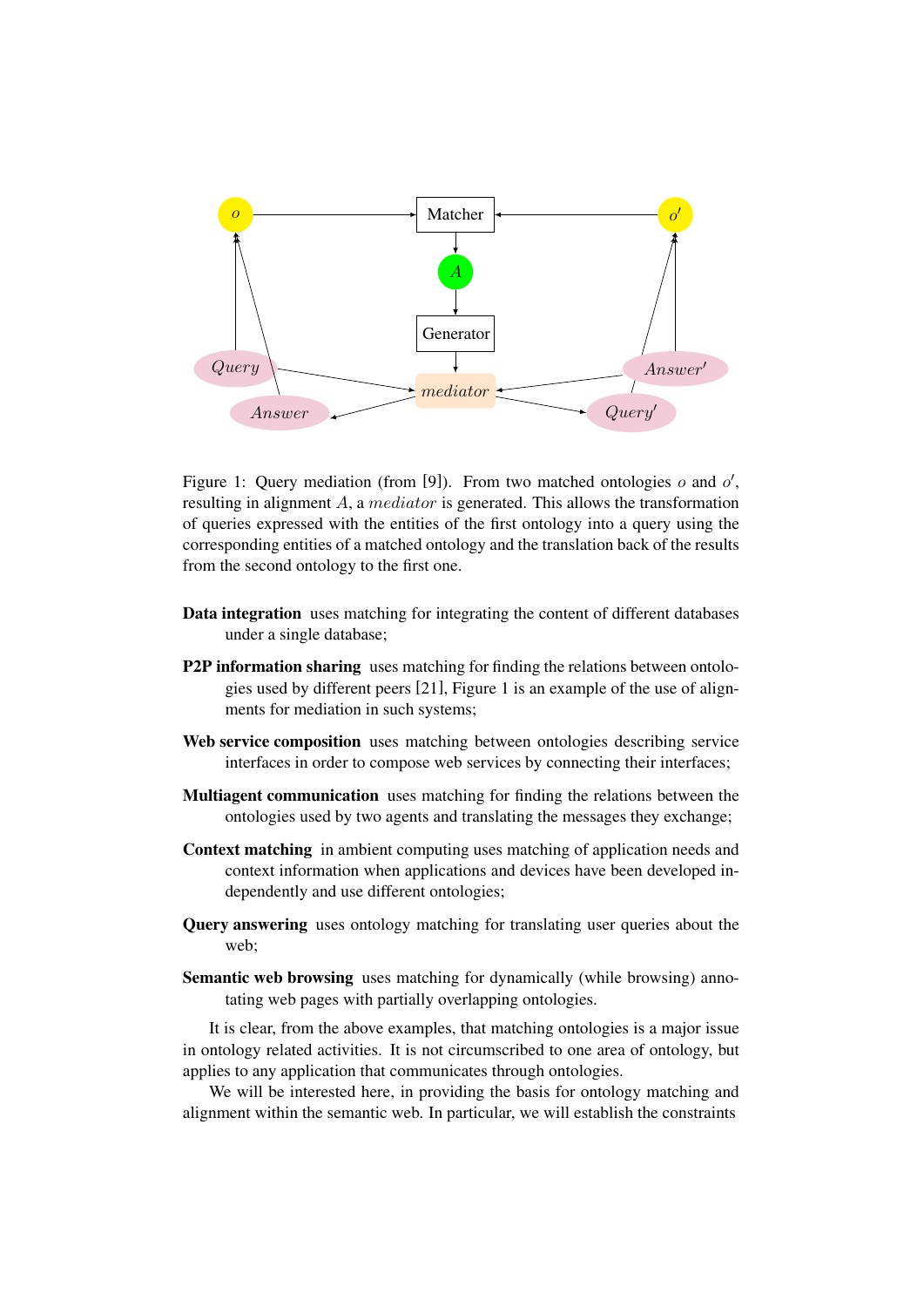### 2 Reminder: ontology semantics

An ontology is a set of assertions that selects the set of interpretations which satisfy them. These interpretations are called models. They constitute the possible interpretations of an ontology.

**Definition 1** (Model). *Given an ontology o, a model of o is an interpretation*  $m =$  $\langle I, D \rangle$  *of o, which satisfies all the assertions in o:* 

 $\forall \delta \in \sigma, m \models \delta$ 

*The set of models of an ontology o is denoted as*  $\mathcal{M}(o)$ *.* 

Finally, an important notion is the set of assertions that are consequences of an ontology. These are the assertions implicitly entailed by an ontology and they determine the answers to queries.

Definition 2 (Consequence). *Given an ontology formula* δ*,* δ *is a consequence of an ontology* o*, if and only if, it is satisfied by all models of* o*. This is denoted as*  $o \models \delta$ .

Given a model m, we will denote as  $m(e)$  the application of the interpretation function of the model to some ontology entity e.

This digression introduced more precisely, albeit generally, a simplified syntax and semantics of ontologies. This will be useful when considering the meaning of matching ontologies.

## 3 Alignment syntax

Alignments express the correspondences between entities belonging to different ontologies. All definitions here are given for matching between two ontologies. In case of multiple matching, the definitions can be straightforwardly extended by using  $n$ -ary correspondences. A correspondence must consider the two corresponding entities and the relation that is supposed to hold between them. We provide the definition of the alignment following the work in [7; 2].

Since the related entities are an important part of alignments, they have to be defined. We separate the matched entities from the ontology language because it can be desirable to have a different language for identifying the matched entities. Given an ontology language, we use an *entity language* for expressing those entities that will be put in correspondence by matching. The expressions of this language will depend on the ontology on which expressions are defined.

The entity language can be simply made of all the formulas of the ontology language based on the ontology vocabulary. It can restrict its scope to particular kinds of formulas from the language, for instance, atomic formulas, or even to terms of the language, like class expressions. It can also restrict the entities to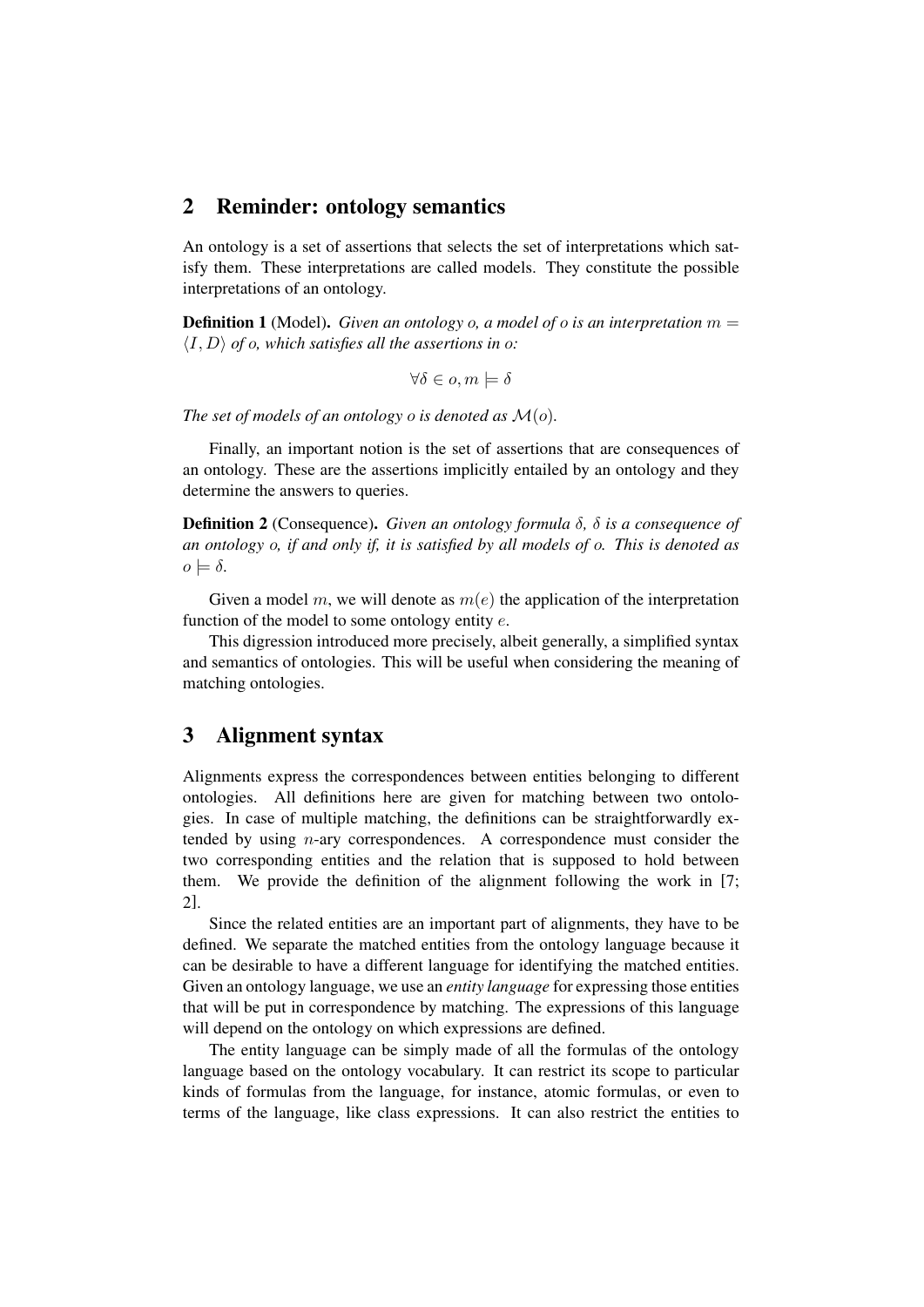be only named entities. This is convenient in the context of the semantic web to restrict entities to those identifiable by their URIs. The entity language can also be an extension of the ontology language: this can be a query language, such as SPARQL [19], adding operations for manipulating ontology entities that are not available in the ontology language itself, like concatenating strings or joining relations. Finally, this entity language can combine both extension and restriction, e.g., by authorising any boolean operations over named ontology entities.

Definition 3 (Entity language). *Given an ontology language* L*, an entity language*  $Q_L$  *is a function from any ontology*  $o \subseteq L$  *which defines the matchable entities of ontology* o*.*

In the following we will assume that each ontology interpretation can be extended to an interpretation of the entity language associated with the ontology.

The next important component of the alignment is the relation that holds between the entities. We identify a set of relations  $\Theta$  that is used for expressing the relations between the entities. Matching algorithms primarily use the equivalence relation  $(=)$  meaning that the matched objects are the same or are equivalent if these are formulas. It is possible to use relations from the ontology language within Θ. For instance, using OWL, it is possible to take advantage of the owl:equivalentClass, owl:disjointWith or rdfs:subClassOf relations in order to relate classes of two ontologies. These relations correspond to set-theoretic relations between classes: *equivalence* (=); *disjointness* (⊥); *more general*  $(\square)$ . They can be used without reference to any ontology language. Finally, relations can be of any type and are not restricted to relations present within the ontology language, such as fuzzy relations or probability distributions over a complete set of relations, or similarity measures.

For pragmatic reasons, the relationship between two entities is assigned a degree of confidence which can be viewed as a measure of trust in the fact that the correspondence holds – 'I trust 70% the fact that the correspondence is correct or reliable' – and can be compared with the certainty measures provided with meteorological forecasts.

Definition 4 (Confidence structure). *A confidence structure is an ordered set of degrees*  $\langle \Xi, \langle \rangle \rangle$  *for which there exists a greatest element*  $\top$  *and a smallest element* ⊥*.*

The usage of confidence degrees is that the higher the degree with regard to  $\leq$ . the most likely the relation holds. It is convenient to interpret the greatest element as the boolean true and the smallest element as the boolean false.

The most widely used structure is based on the real number unit interval [0 1], but some systems simply use the boolean lattice. Some other possible structures are fuzzy degrees, probabilities or other lattices. [13] has investigated the structure of fuzzy confidence relations. This structure can be extended, for instance, if one wants to compose alignments. Thus, in this case, it may be necessary to define operations for combining these degrees.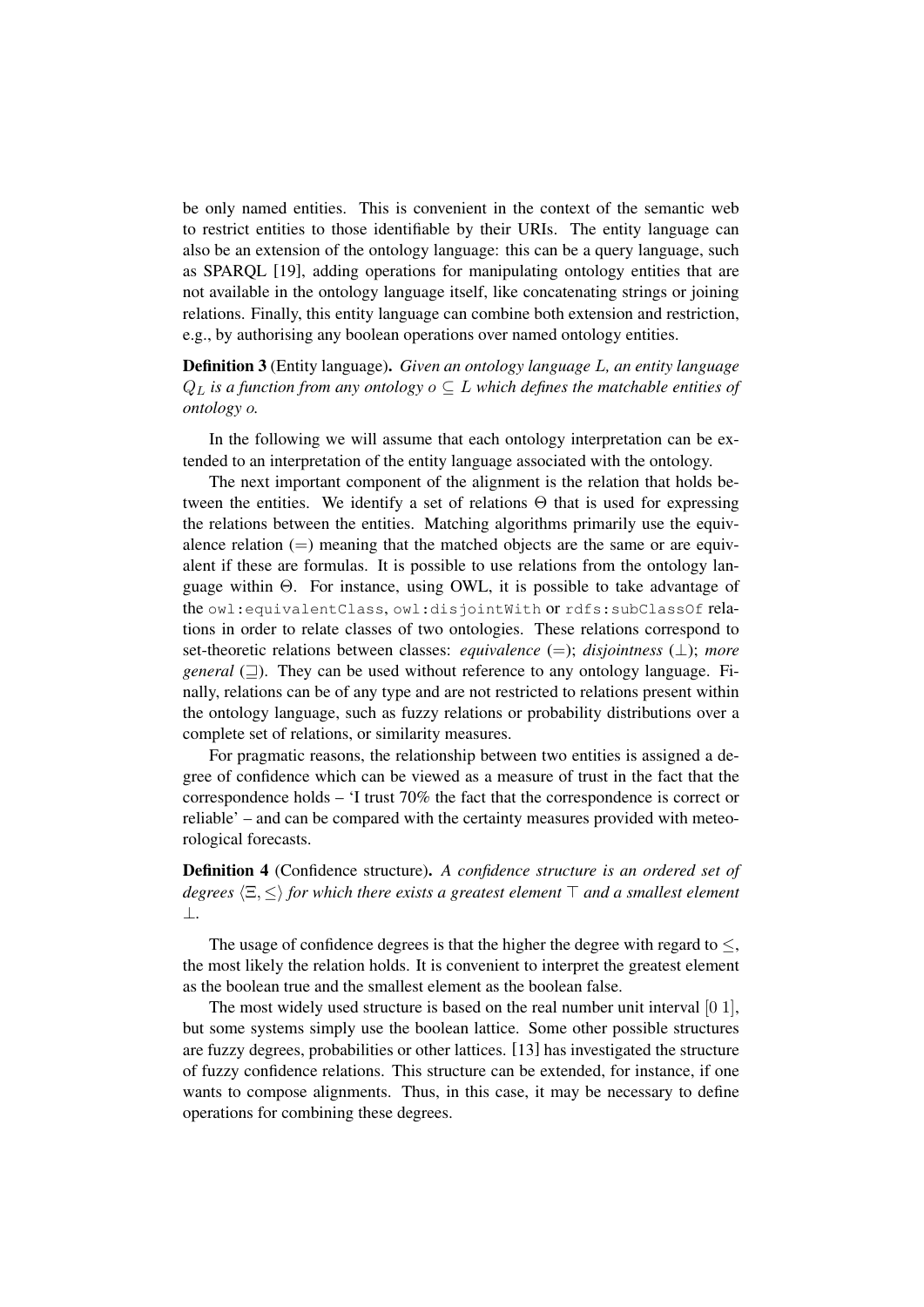With these ingredients, it is possible to define the correspondences that have to be found by matching algorithms.

Definition 5 (Correspondence). Given two ontologies o and o' with associated *entity languages* Q<sup>L</sup> *and* QL<sup>0</sup>*, a set of alignment relations* Θ *and a confidence structure over* Ξ*, a* correspondence *is a 5-uple:*

$$
\langle id, e, e', r, n \rangle,
$$

*such that*

*–* id *is a unique identifier of the given correspondence;*  $-e \in Q_L(o)$  and  $e' \in Q'_{L'}(o')$ ;  $-r \in \Theta$ ; *–* n ∈ Ξ*.*

The correspondence  $\langle id, e, e', r, n \rangle$  asserts that the relation r holds between the ontology entities  $e$  and  $e'$  with confidence  $n$ .

Example 3 (Correspondence). *For example, a simple kind of correspondence is as follows:*

*http://book.ontologymatching.org/example/culture-shop.owl#Book* = *http://book.ontologymatching.org/example/library.owl#Volume*

*It asserts the equivalence relation with full confidence between what is denoted by two URIs, namely the Book class in one ontology and the Volume class in another one. Some examples of more complex correspondences are as follows:*

$$
\textit{Book}(x) \\ \textit{author}(x, concat(w.\textit{firstname},w.\textit{lastname})) \Leftarrow_{.85} \wedge \textit{writtenBy}(x,w) \\ \wedge \textit{Writer}(w)
$$

*is a Horn clause expressing that if there exists a Book* x *written by Writer* w*, the author of* x *in the first ontology is identified by the concatenation of the first and last name of* w*. The confidence in this clause is quantified with a .85 degree.*

*There can be several possible correspondences for the same entities depending on the language in which correspondences are expressed. For instance, one could have the simple correspondence that speed in one ontology is equivalent to velocity in another one:*

*speed* ≡ *velocity*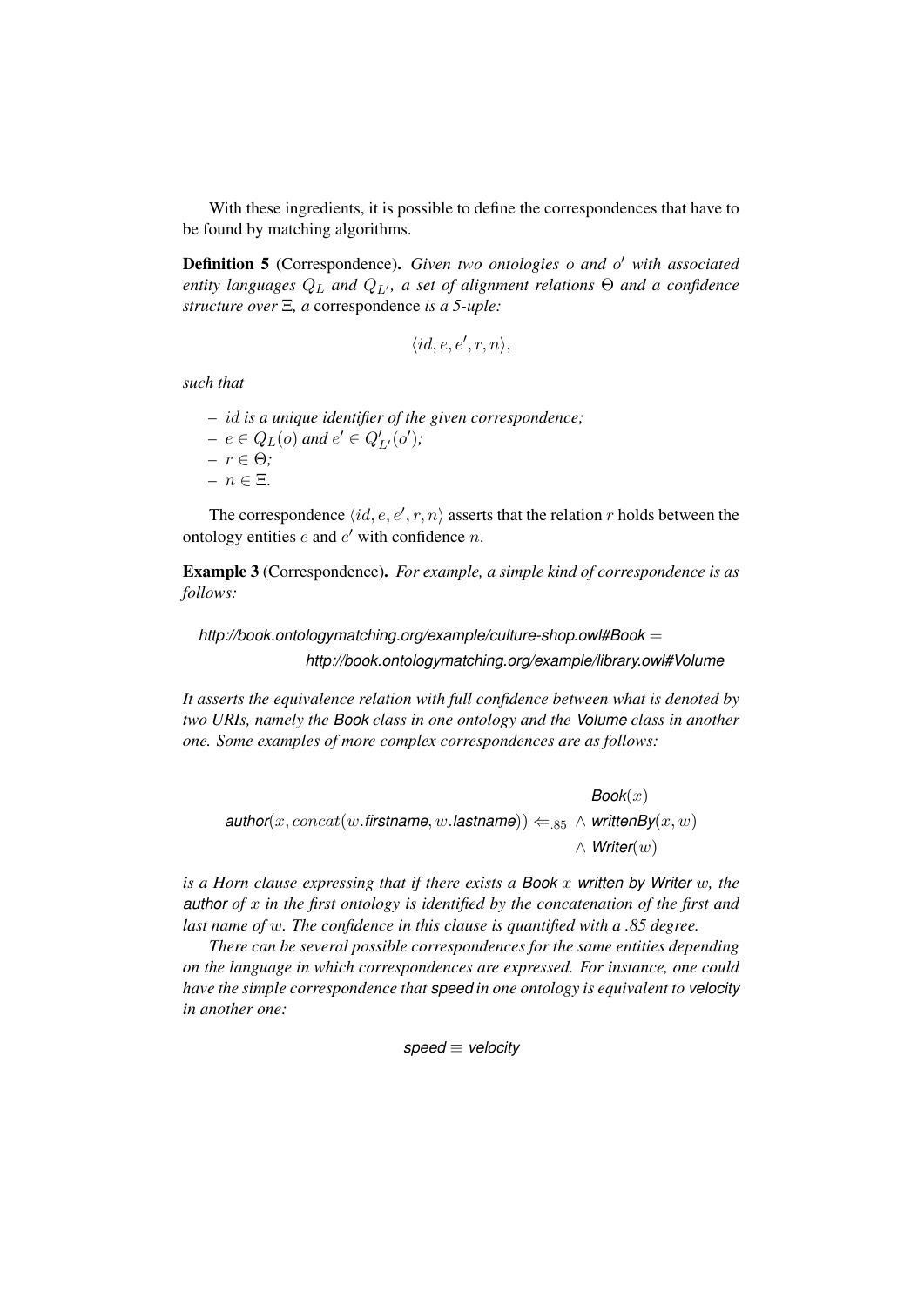*or record that they are expressed in miles per hour and metre per second respectively:*

> $speed = velocity \times 2.237$  $0.447 \times$  *speed* = *velocity*

Finally, an alignment is defined as a set of correspondences.

Definition 6 (Alignment). Given two ontologies o and o', an alignment is made *up of a set of correspondences between pairs of entities belonging to*  $Q_L(o)$  *and*  $Q_{L'}(o')$  *respectively.* 



Figure 2: Alignment between two ontologies. Correspondences are expressed by arrows. By default their relation is  $=$  and their confidence value is 1.0; otherwise, these are mentioned near the arrows.

Example 4 (Alignment). *Figure 2 displays a possible alignment for a pair of ontologies. It can be expressed by the following correspondences:*

| $Book = 1.0$ Volume | name $\geq_{1,0}$ title         |
|---------------------|---------------------------------|
| $id \geq 9$ isbn    | author $=$ <sub>10</sub> author |
| Person $=$ 9 Human  | Science $\leq_{.8}$ Essay       |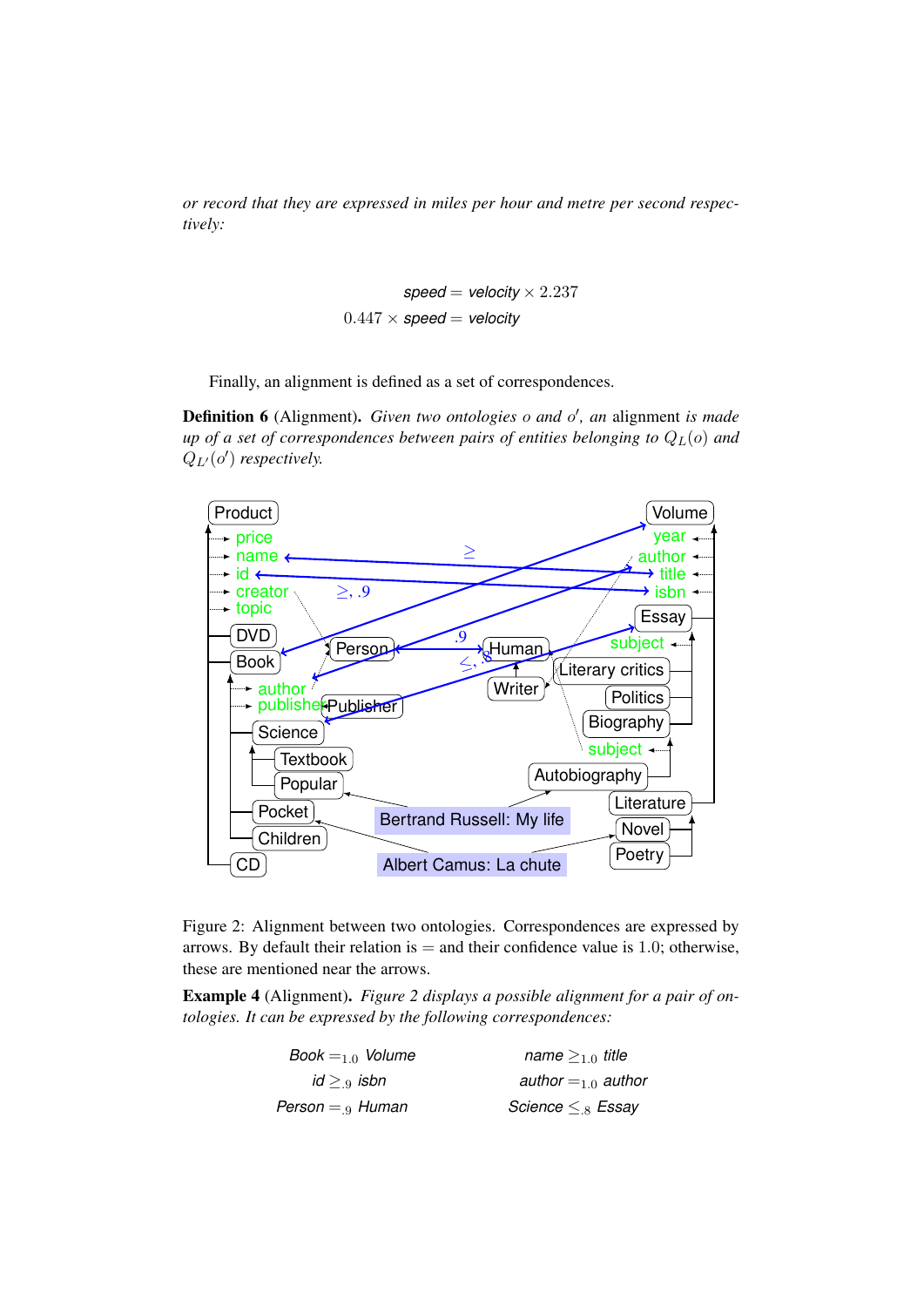So far, our alignments are very simple: they are sets of pairs of entities from two ontologies. However, there are, in the literature, at least three types of n:m, multiple or complex alignments:

- 1. alignments involving more than two ontologies produced by multiple matching, that we may call multialignments,
- 2. alignments involving correspondences between more than two entities (still belonging to two ontologies),
- 3. alignments with entities involved in more than one correspondence that are denoted by the use of \* (zero-or-more) or + (more-than-zero) in their cardinalities.

In case of multiple matching (1), the alignments must contain correspondences relating more than two entities. The definitions above must then be extended accordingly. This is not covered further here.

The second kind of correspondences (2) can be thought of as using non binary relations. However, given the nature of the problem: matching two ontologies, we will consider that these objects can be grouped by operators in the entity language  $Q_L$  which can include operators such as concatenation, arithmetic operations or logical connectors for that purpose. In its simplest expression the only construction can be a set.

Option (3) is related to the multiplicity of the alignment if it is considered as a relation. By analogy with mathematical functions, it is useful to define some properties of the alignments. These apply when the only considered relation is equality  $(=)$  and the confidence measures are not taken into account. One can ask for a total alignment with regard to one ontology, i.e., all the entities of one ontology must be successfully mapped to the other one. This property is purposeful whenever thoroughly transcribing knowledge from one ontology to another is the goal: there is no entity that cannot be translated.

One can also require the alignment to be injective with regard to one ontology, i.e., all the entities of the other ontology is part of at most one correspondence. Injectivity is useful in ensuring that entities that are distinct in one ontology remain distinct in the other one. In particular, this contributes to the reversibility of alignments.

Definition 7 (Total alignment, injective alignment). Given two ontologies o and o', *an alignment* A *over* o *and* o 0 *is called a* total alignment *from* o *to* o 0 *if and only if:*

$$
\forall e \in Q_L(o), \exists e' \in Q_{L'}(o'); \langle e, e', = \rangle \in A
$$

*and, it is called an* injective alignment *from* o *to* o 0 *if and only if:*

$$
\forall e' \in Q_{L'}(o'), \exists e_1, e_2 \in Q_L(o); \langle e_1, e', \Rightarrow \rangle \in A \land \langle e_2, e', \Rightarrow \rangle \in A \implies e_1 = e_2
$$

These properties heavily depend on the ontology entity languages which are chosen for these alignments.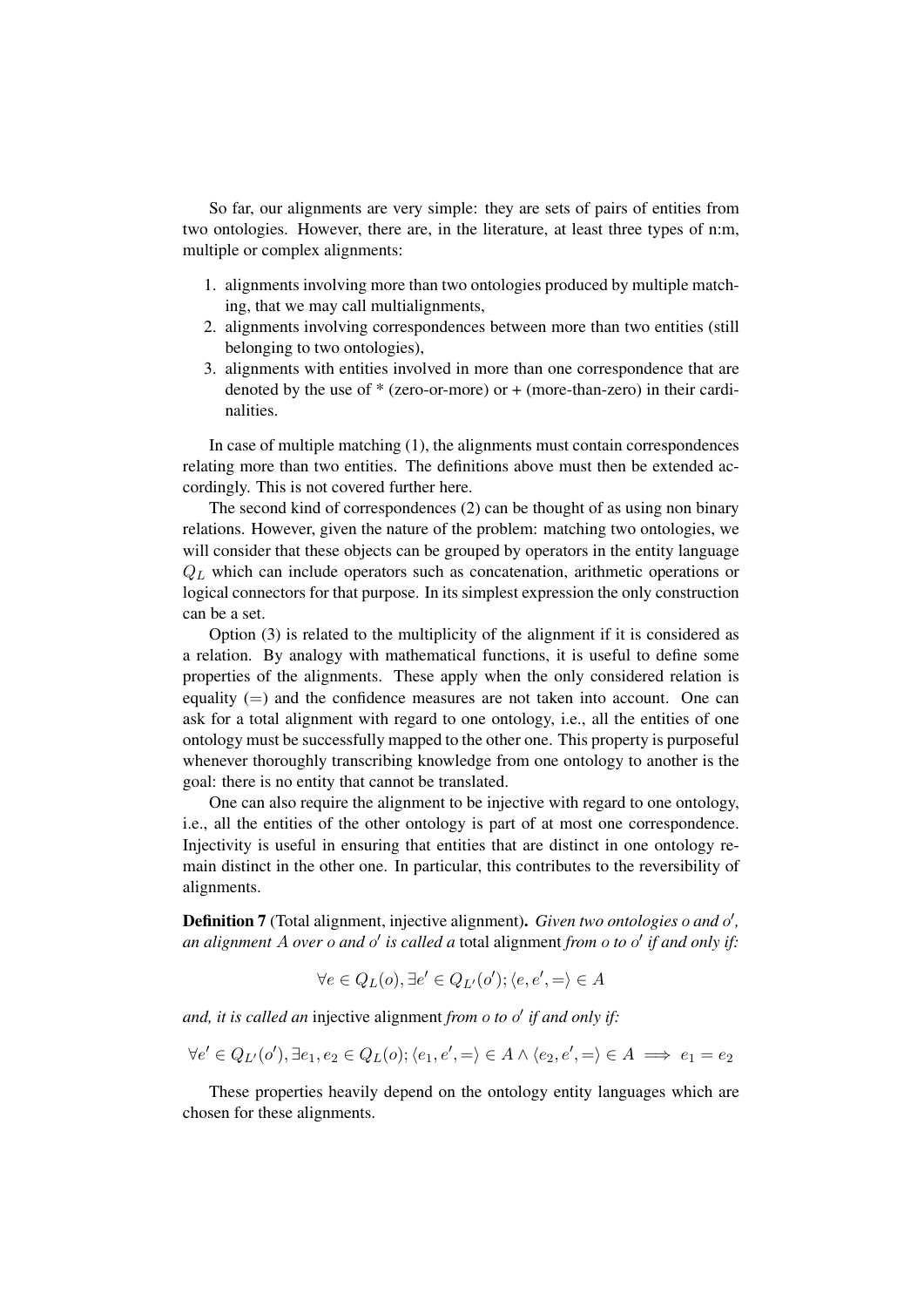Usual mathematical properties apply to these alignments. In particular, a total alignment from  $o$  to  $o'$  is a surjective alignment from  $o'$  to  $o$ . A total alignment from both  $o$  and  $o'$ , which is injective from one of them, is a bijection. In mathematical English, an injective function is said to be *one-to-one* and a surjective function to be *onto*. Due to the wide use among matching practitioners of the term *one-toone* for a bijective, i.e., both injective and surjective, alignment, we will only use one-to-one for bijective.

Finally, we can extend these definitions when correspondence relations are *not* equivalence. In such a case, they do not ensure the same properties. For instance, injectivity does not guarantee reversibility of the alignment used as a transformation.

In conceptual models and databases, the term multiplicity denotes the constraints on a relation. Usual notations are 1:1 (one-to-one), 1:m (one-to-many), n:1 (many-to-one) or n:m (many-to-many). If we consider only total and injective properties, denoted as 1 for injective and total, ? for injective, + for total and \* for none, and the two possible orientations of the alignments, from  $o$  to  $o'$  and from  $o'$ to *o*, the multiplicities become:  $?:\ ?$ ,  $?:\ 1, 1:?\ 1:1, ?:\ +$ ,  $+:\ ?$ ,  $1:+, +:1, +:+, ?:\ *$  $1:*, *:1, +:*, *:+, *:*[6].$ 

Example 5 (Alignment multiplicity). *The alignment of Table 4 is ?:?. If we add the correspondence Product* ≥ *Volume, then it is ?:\*. If we now consider relating any entity of the second ontology to another entity of the first one, then it becomes ?:+.*

*The four pictures below display some of the possible configurations for two ontologies composed of three classes each.*



# 4 Alignment semantics

We provide a simple foundation for alignments because it is useful to know what is expected from a matching algorithm. However, as will be demonstrated, the semantics of alignment provides a definition of how alignments must be interpreted and not of how alignments must be found by a matching algorithm. In this respect, we provide only a semantics for interpreting alignment and not for the matching operation.

The usual way of providing a semantics for related conceptual systems is through modal logic of knowledge and belief [11; 25]. In the line of the work on data integration, we only give a first-order model theoretic semantics. It depends on the semantics of ontologies but does not interfere with it. In fact, given a set of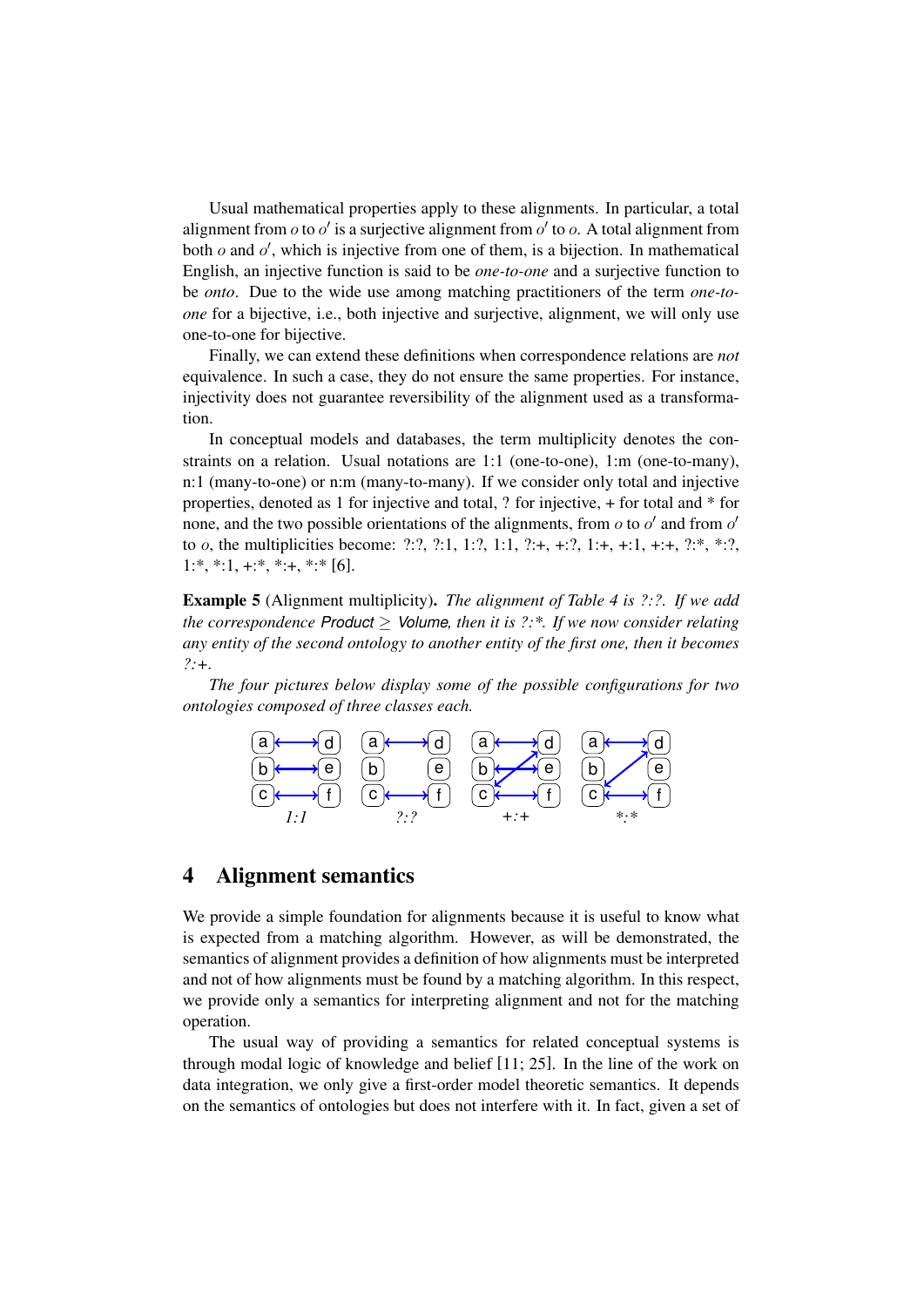

Figure 3: Equalising semantics.

ontologies and a set of alignments between them, we can evaluate the semantics of the whole system in terms of the semantics of each individual ontology.

The main problem arising is the non compatibility of the domains of interpretation. Given several ontologies, it is possible to consider different positions with regard to the domain of interpretation:

- For all these ontologies, the domain of interpretation  $D$  is unique. This approach is useful when ontologies describe a set of well defined entities, like the set of files shared in a peer-to-peer system. This approach has been taken in [4; 3].
- For each ontology o, the domain  $D_0$  may be different. Domains are related with the help of domain relations  $r_{o,o'}$  which map elements of  $D_o$ to corresponding elements of domain  $D_{o'}$ . This approach is used in [15; 1].
- There is no constraint on the domain of interpretation of ontologies. This is the assumption that will be considered here. For dealing with this assumption, we use a universal domain  $U$ , that may be defined as the union of all the domains under consideration, and an equalising function  $\gamma$  or rather a set of equalising functions:  $\gamma_o : D_o \longrightarrow U$ .

[26] considers the implications of these three models. Here, because the models of various ontologies can have different interpretation domains, we use the notion of an equalising function, which helps make these domains commensurate.

**Definition 8** (Equilising function). *Given a family of interpretations*  $\langle I_o, D_o \rangle_{o \in \Omega}$  *of a set of ontologies*  $\Omega$ *, an equalising function for*  $\langle I_o, D_o \rangle_{o \in \Omega}$  *is a family of functions*  $\gamma = (\gamma_o : D_o \longrightarrow U)_{o \in \Omega}$  *from the ontology domains of interpretation to a global domain of interpretation* U*. The set of all equalising functions is called* Γ*.*

When it is unambiguous, we will use  $\gamma$  as a function. The goal of this  $\gamma$  function is only to be able to (theoretically) compare elements of the domain of interpretation. It is simpler than the use of domain relations in distributed first-order logics [15] in the sense that there is one function per domain instead of relations for each pair of domains.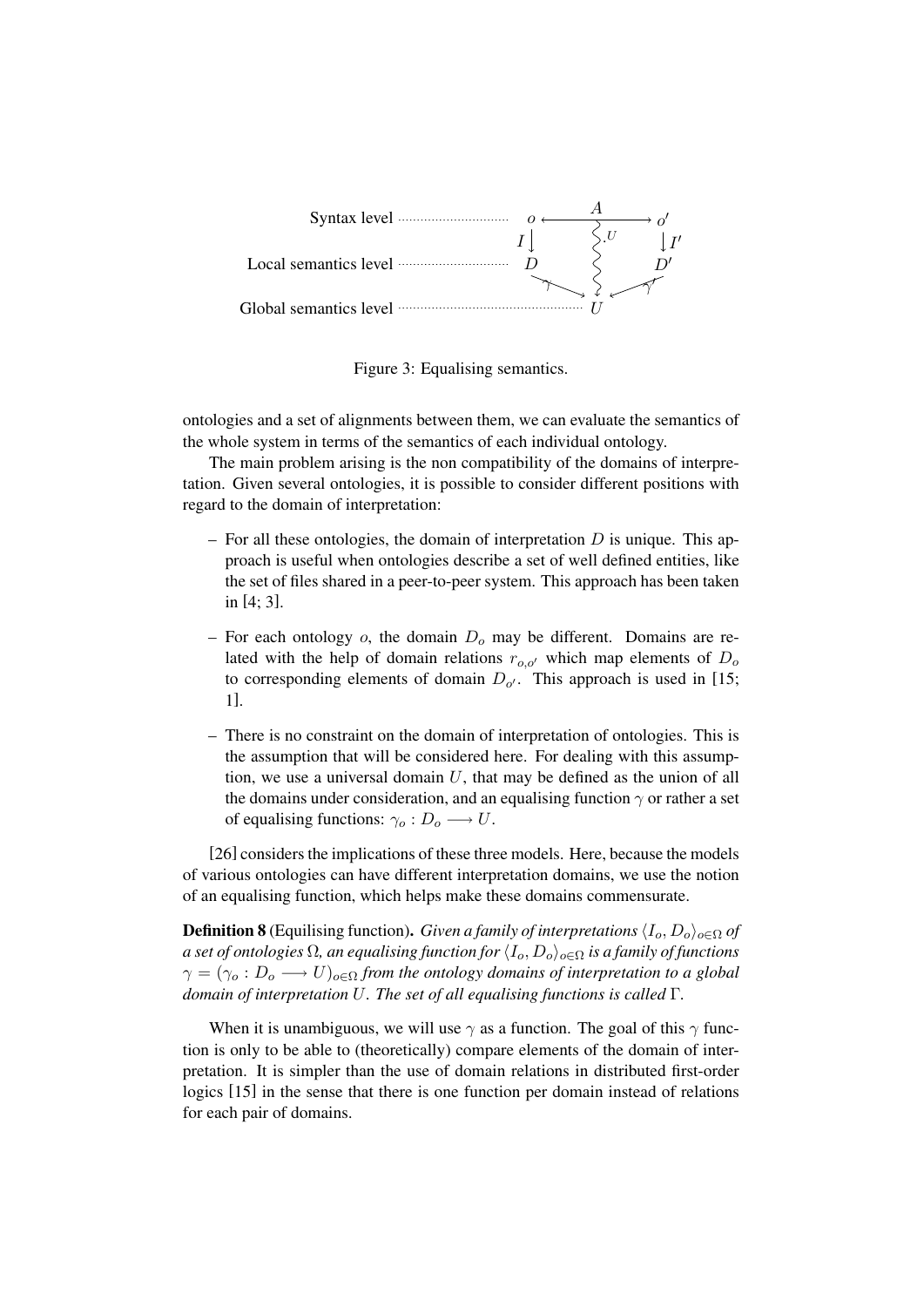The equalising functions can be different for each ontology. This means, in particular, that even if two ontologies are interpreted over the same domain of interpretation, it is not compulsory that the equalising function maps their elements to the same element of U, though it remains possible. This allows for a loose coupling of the interpretations.

The relations used in correspondences do not necessarily belong to the ontology languages. As such, they do not have to be interpreted by the ontology semantics. Therefore, we have to provide semantics for them.

**Definition 9** (Interpretation of alignment relations). *Given*  $r \in \Theta$  *an alignment relation and* U *a global domain of interpretation,* r *is interpreted as a binary relation* over U, i.e.,  $r^U \subseteq U \times U$ .

For the sake of simplicity, we consider correspondences that are only triples of the following form:  $\langle e, e', r \rangle$ . The definition of correspondence satisfiability relies on  $\gamma$  and the interpretation of relations. It requires that in the equalised models, the correspondences are satisfied.

**Definition 10** (Satisfied correspondence). A correspondence  $c = \langle e, e', r \rangle$  is sat*isfied for an equalising function*  $\gamma$  *by two models* m,  $m'$  *of o, o' if and only if*  $\gamma_o \cdot m \in \mathcal{M}(o)$ ,  $\gamma_{o'} \cdot m' \in \mathcal{M}(o')$  and

$$
\langle \gamma_o(m(e)), \gamma_{o'}(m'(e')) \rangle \in r^U
$$

*This is denoted as*  $m, m' \models_{\gamma} c$ .

Definition 11 (Satisfied alignment). *An alignment* A *is satisfied for an equalising function*  $\gamma$  *by two models* m,  $m'$  *of o, o' if and only if all its correspondences are* satisfied for  $\gamma$  by  $m$  and  $m'$ . This is denoted as  $m, m' \models_{\gamma} A$ .

This is useful for defining the classical notions of validity and satisfiability.

Definition 12 (Alignment validity). An alignment A of two ontologies o and o' is *said to be valid if and only if*

$$
\forall m \in \mathcal{M}(o), \forall m' \in \mathcal{M}(o'), \forall \gamma \in \Gamma, m, m' \models_{\gamma} A
$$

*This is denoted as*  $\models A$ *.* 

From the practical perspective, this is not a very useful definition since unless the ontologies have no models, it will be very difficult to find valid alignments. A relaxed definition could consider the validity that, given an equalising function, describes how domains are related. Valid alignments are direct logical consequences of the two ontologies. Thus they do not provide additional information than what is already in these ontologies. Satisfiable alignments offer more information.

Definition 13 (Satisfiable alignment). An alignment A of two ontologies o and o' *is said to be satisfiable if and only if*

$$
\exists m \in \mathcal{M}(o), \exists m' \in \mathcal{M}(o'), \exists \gamma \in \Gamma; m, m' \models_{\gamma} A
$$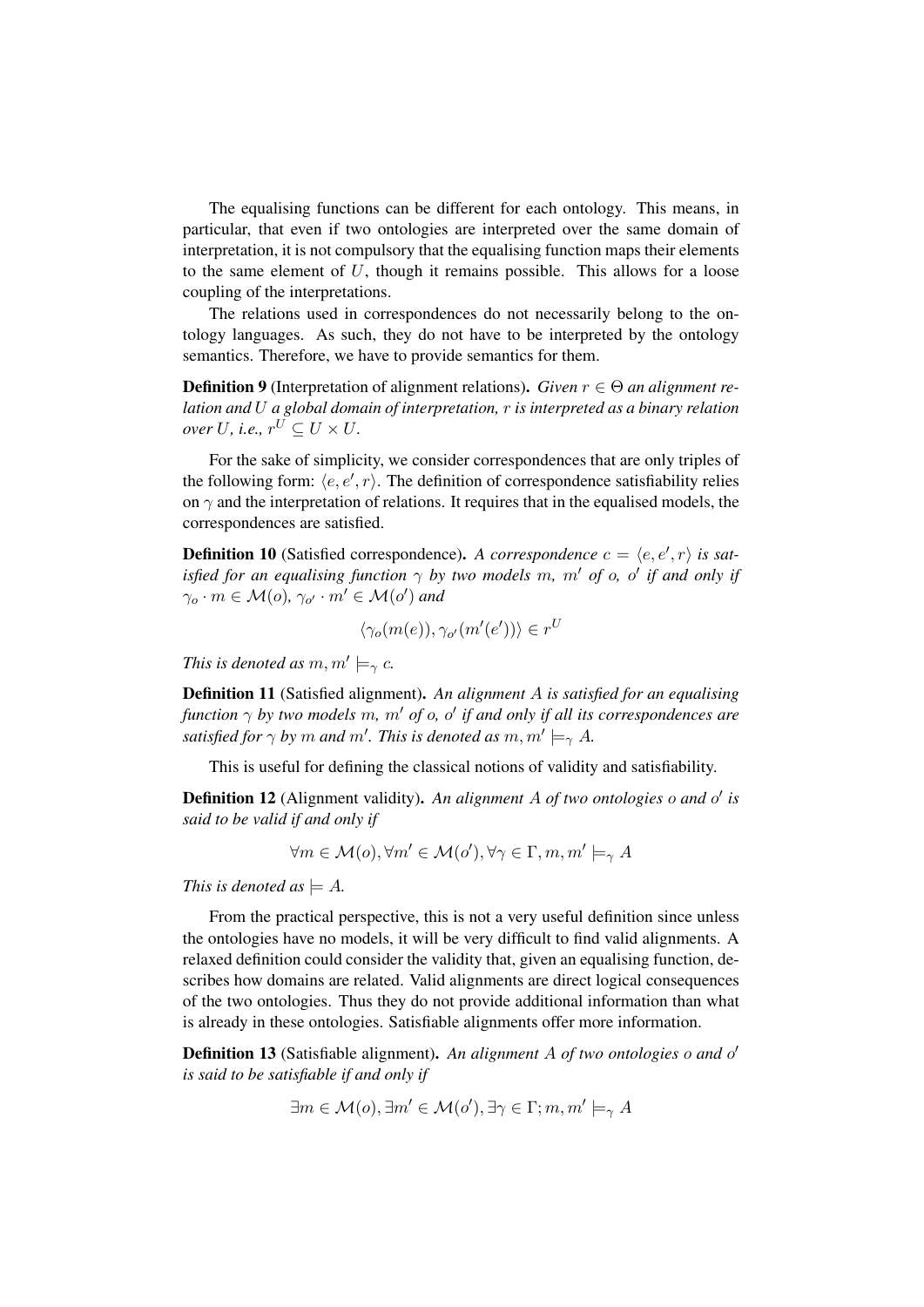Thus, an alignment is satisfiable if there are models of the ontologies that can be combined in such a way that this alignment makes sense. The satisfiable set of alignments is far larger than the set of valid ones. Again, one can define  $\gamma$ satisfiable alignments, i.e., alignments satisfiable for a given equalising function.

Given an alignment between two ontologies, the semantics of the aligned ontologies can be defined as follows.

Definition 14 (Models of aligned ontologies). Given two ontologies o and o' and *an alignment* A *between these ontologies, a model m<sup>n</sup> of these ontologies aligned* by *A* is a triple  $\langle m, m', \gamma \rangle \in \mathcal{M}(o) \times \mathcal{M}(o') \times \Gamma$ , such that  $m, m' \models_{\gamma} A$ .

In that respect, the alignment acts as a model filter for the ontologies. It selects the interpretations of ontologies which are coherent with the alignments. This allows transferring information from one ontology to another since reducing the set of models will entail more consequences in each aligned ontology.

These definitions can be generalised to an arbitrary number of alignments and ontologies captured in the concept of a distributed system [15; 12].

Definition 15 (Distributed system of networked ontologies). *A distributed system of networked ontologies*  $\langle \Omega, \Lambda \rangle$  *is made of a set*  $\Omega$  *of ontologies and a set*  $\Lambda$  *of*  $a$ *lignments between these ontologies. We denote as*  $\Lambda$  $(o, o')$  *the set of alignments*  $\int$ *in*  $\Lambda$  *between*  $\sigma$  *and*  $\sigma'$ *.* 

Definition 16 (Models of distributed systems). *Given a finite set of* n *ontologies* Ω *and a finite set of alignments* Λ *between pairs of ontologies in* Ω*, a model of the distributed system*  $\langle \Omega, \Lambda \rangle$  *is a*  $n + 1$ *-uple of models*  $\langle m_1 \dots m_n, \gamma \rangle \in \mathcal{M}(o_1) \times$ ...  $\mathcal{M}(o_n) \times \Gamma$ , such that for each alignment  $A \in \Lambda(o_i, o_j)$ , A is satisfied by  $\langle m_i, m_j, \gamma \rangle$ .

This definition coincides with a coherent model of the world in which all models satisfy all alignments. This is the standpoint of an omniscient observer and it corresponds to the global knowledge of a distributed system as defined in [11].

However, if one agent has an inconsistent ontology then the distributed system has no model. Therefore, even agents not connected to the inconsistent ontology cannot compute reasonable models. Moreover, an agent knowing an ontology and the related alignments would like to use the system by gathering information from its neighbours and considering only the models of this information. Thereby, it would be able to compute consequence through some complete deduction mechanisms. This is important when asking agents to answer queries and corresponds to local knowledge in [11]. This is the knowledge an agent can achieve by communicating only with the agents it is connected to in a distributed system.

From that standpoint, there can be several ways to select the acceptable models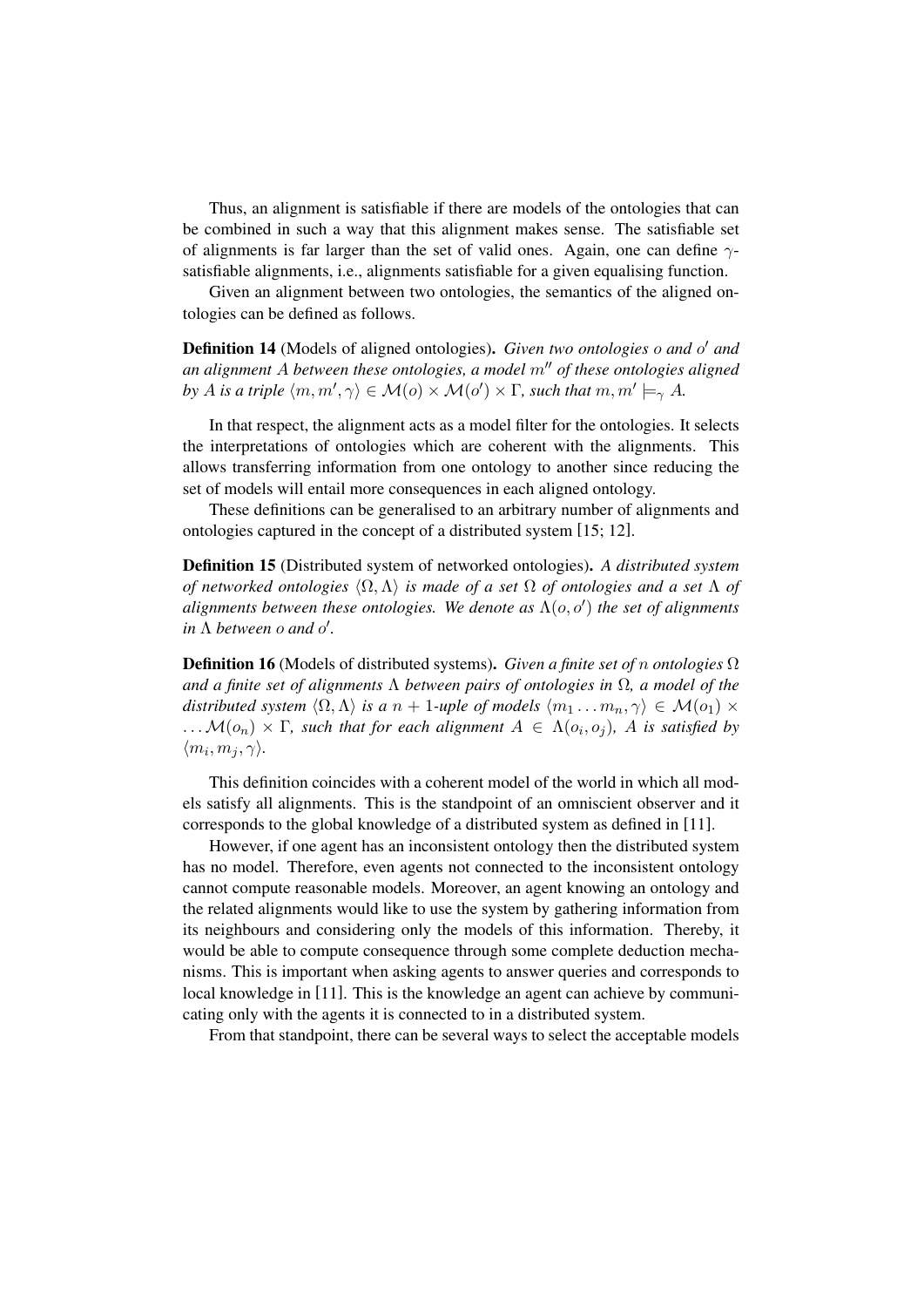given the distributed system:

$$
\mathcal{M}^{1}_{\Omega,\Lambda}(o) =
$$
\n
$$
\{m \in \mathcal{M}(o); \exists \gamma \in \Gamma; \forall o' \in \Omega, \forall A \in \Lambda(o, o'), \exists m' \in \mathcal{M}(o'); m, m' \models_{\gamma} A\}
$$
\n
$$
\mathcal{M}^{2}_{\Omega,\Lambda}(o) =
$$
\n
$$
\{m \in \mathcal{M}(o); \exists \gamma \in \Gamma; \forall o' \in \Omega, \forall A \in \Lambda(o, o'), \exists m' \in \mathcal{M}^{2}_{\Omega,\Lambda}(o'); m, m' \models_{\gamma} A\}
$$
\n
$$
\mathcal{M}^{3}_{\Omega,\Lambda}(o) =
$$
\n
$$
\{m \in \mathcal{M}(o); \exists \gamma \in \Gamma; \forall o' \in \Omega, \exists m' \in \mathcal{M}(o'); \forall A \in \Lambda(o, o'), m, m' \models_{\gamma} A\}
$$
\n
$$
\mathcal{M}^{4}_{\Omega,\Lambda}(o) =
$$
\n
$$
\{m \in \mathcal{M}(o); \exists \gamma \in \Gamma; \forall o' \in \Omega, \exists m' \in \mathcal{M}^{4}_{\Omega,\Lambda}(o'); \forall A \in \Lambda(o, o'), m, m' \models_{\gamma} A\}
$$
\n
$$
\mathcal{M}^{5}_{\Omega,\Lambda}(o) =
$$
\n
$$
\{m \in \mathcal{M}(o); \exists \gamma \in \Gamma; \forall o' \in \Omega, \forall A \in \Lambda(o, o'), \forall m' \in \mathcal{M}^{5}_{\Omega,\Lambda}(o'); m, m' \models_{\gamma} A\}
$$
\n
$$
\mathcal{M}^{6}_{\Omega,\Lambda}(o) =
$$
\n
$$
\{m \in \mathcal{M}(o); \exists \gamma \in \Gamma; \forall o' \in \Omega, \forall A \in \Lambda(o, o'), \forall m' \in \mathcal{M}(o'); m, m' \models_{\gamma} A\}
$$

The selection of the  $\gamma$  would ideally be made after the models are chosen because they determine the domains on which the equalising function is built. In practice, the satisfiability condition will only select those equalising functions that are compatible with each of the models.

These approaches have been ordered from the more optimistic to the more cautious.  $\mathcal{M}_{\Omega,\Lambda}^1$  selects the models that satisfy each alignment in at least one model of the connected ontology.  $\mathcal{M}_{\Omega,\Lambda}^3$  is stronger since it requires that the same model of the connected ontology satisfies all the alignments between the two ontologies.  $\mathcal{M}_{\Omega,\Lambda}^6$  is very strong since all alignments must be satisfied by all models of the connected ontologies.  $\mathcal{M}_{\Omega,\Lambda}^2$ ,  $\mathcal{M}_{\Omega,\Lambda}^4$  and  $\mathcal{M}_{\Omega,\Lambda}^5$  are fixed point characterisations that, instead of considering the initial models of the connected agents, consider their selected models by the same function. This contributes propagating the constraints to the whole connected components of the distributed system. While for  $\mathcal{M}_{\Omega,\Lambda}^2$  and  $\mathcal{M}_{\Omega,\Lambda}^4$  this strengthens the constraints, for  $\mathcal{M}_{\Omega,\Lambda}^5$ , this relaxes them with regard to  $\mathcal{M}_{\Omega,\Lambda}^6$ . Here, an inconsistent model is a problem only to related agents and only for versions  $\mathcal{M}_{\Omega,\Lambda}^1$ ,  $\mathcal{M}_{\Omega,\Lambda}^3$  and  $\mathcal{M}_{\Omega,\Lambda}^4$  which require the existence of a model for each related ontology.

Each of these options allows the definition of a semantics for distributed systems that is different from the model of distributed system considered above. It is also analogous to the distributed knowledge of the system following [11].  $\mathcal{M}_{\Omega,\Lambda}^5$ would correspond to the semantics given in [12; 2]. A definition of acceptable models for an ontology corresponding to option  $\mathcal{M}^4_{\Omega,\Lambda}$  is given as follows.

Definition 17 (Models of an ontology modulo alignments). *Given a distributed system*  $\langle \Omega, \Lambda \rangle$ *, the models of*  $o \in \Omega$  *modulo*  $\Lambda$  *are those models of o, such that for each ontology* o 0 *there exists a model that satisfies all elements of* Λ *between* o *and*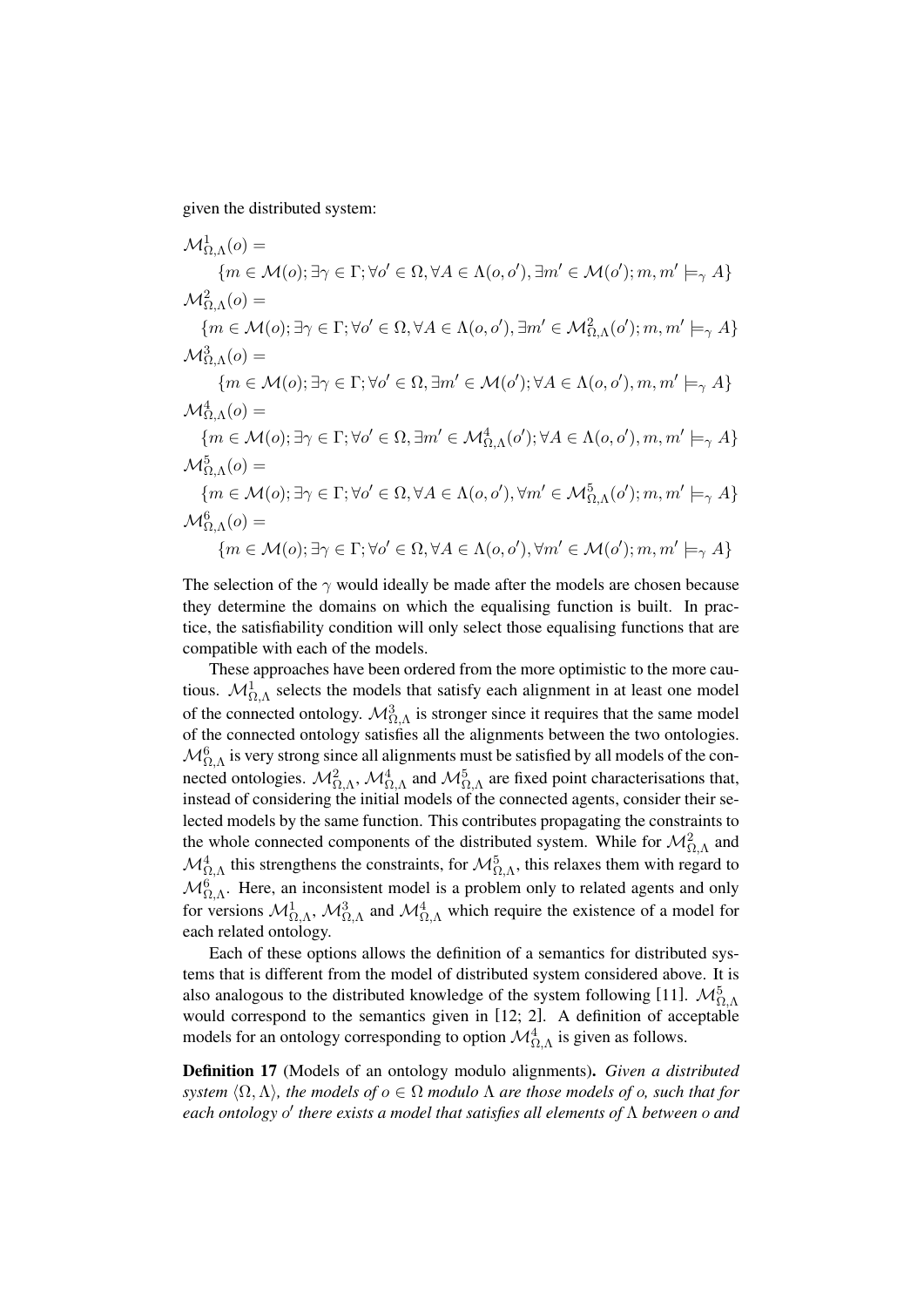$$
\begin{aligned} \mathcal{M}^4_{\Omega, \Lambda}(o) = \\ \lbrace m \in \mathcal{M}(o); \exists \gamma \in \Gamma; \forall o' \in \Omega, \exists m' \in \mathcal{M}^4_{\Omega, \Lambda}(o'); \forall A \in \Lambda(o, o'), m, m' \models_{\gamma} A \rbrace \end{aligned}
$$

One can be even more restrictive, as in local model semantics [14], by considering only a subset of the possible models of each ontology.

When dealing with ontology matching between a pair of ontologies, the matter of semantics between ontologies is not related to the alignment but to the interpretation of the full distributed system, for instance, depending if one wants to enforce global consistency or not. In this book we will not take a position on such a matter and will only retain the basic interpretation framework provided above.

**Note:** A distributed system can be seen as an ontology defining a  $\models$  relation. It thus can be included within a distributed system as an ontology.

Finally, such a formalism contributes to the definition of the meaning of alignments: it describes what are the consequences of ontologies with alignments, i.e., what can be deduced by an agent. However, it does not describe what the correct alignments are: matching is not a deductive task but an inductive one. The framework is nevertheless particularly useful for deciding if delivered alignments are consistent, i.e., if distributed systems have a model or not. Hence, it is useful for specifying what is expected from matching algorithms and how they should be designed or evaluated.

## 5 Matching ontologies

The ontology matching problem may be described in one sentence: given two ontologies each describing a set of discrete entities (which can be classes, properties, rules, predicates, or even formulas), find the correspondences, e.g., equivalence or subsumption, holding between these entities. This set of correspondences is called an alignment.

The matching operation determines the alignment  $A'$  for a pair of ontologies  $o$  and  $o'$ . There are some other parameters that can extend the definition of the matching process, namely:

- (i) the use of an input alignment  $A$ , which is to be completed by the process;
- $(ii)$  the matching parameters,  $p$ , e.g., weights, thresholds; and
- (*iii*) external resources used by the matching process,  $r$ , e.g., common knowledge or domain specific thesauri.

So, the matching process can be seen as a function  $f$  which, from a pair of ontologies  $o$  and  $o'$ , an input alignment A, a set of parameters p and a set of resources r, returns an alignment  $A'$  between these ontologies:

$$
A' = f(o, o', A, p, r)
$$

o 0 *:*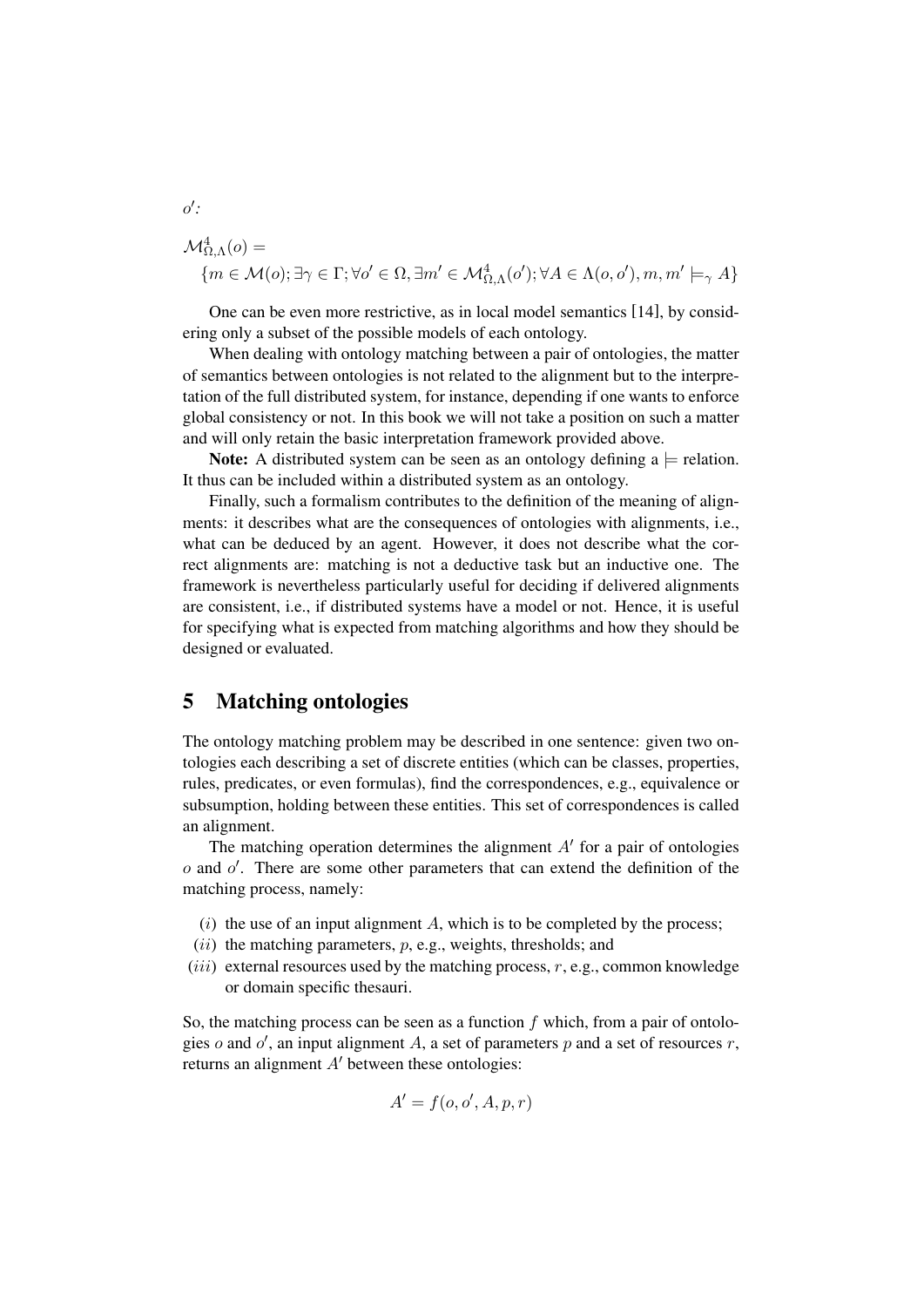

Figure 4: The ontology matching process: it establishes an alignment  $(A')$  from two ontologies ( $o$  and  $o'$ ) and optionally an input alignment ( $A$ ), parameters and external resources.

There have already been many reviews of ontology matching algorithms [20; 24; 17; 9], so we will be brief and refer the reader to these presentations.

Ontology matching consists of generating an alignment from two (or more) ontologies. There are many different features of ontologies that are usually used for providing matching:

- terminological techniques are based on the text found within ontologies for identifying ontology entities (labels), documenting them (comments) or other surrounding textual sources (related element labels). These techniques come from natural language processing and information retrieval. They can use the string structure themselves, e.g., string distances, the ontology as corpus, e.g., statistical measures based on the frequency of occurrence of a term, or external resources, such as dictionaries.
- structural techniques are based on the relations between ontology entities. These can be relations between entities and their attributes, including constraints on their values, or relations with other entities. These techniques take advantage of type comparison techniques or more elaborate graph techniques, e.g., tree distances, path matching, graph matching.
- extensional techniques compare the extension of entities. These extensions can be made of other entities, e.g., instances, as well as related resources, e.g., indexed documents. They differ depending on if the two ontologies share resources, e.g., they index the same set of documents, or not (in which case a similarity between the extensions may be established). These techniques can come from data analysis and statistics.
- semantic techniques are based on the semantic definition of ontologies. They use extra formalised knowledge and theorem provers for finding consequences of a particular alignment. This can be used for expanding the alignment or, on the contrary, for detecting conflicting correspondences.

Of course, most of the systems combine several techniques in order to improve their results. The techniques can be combined by aggregating distance results [23],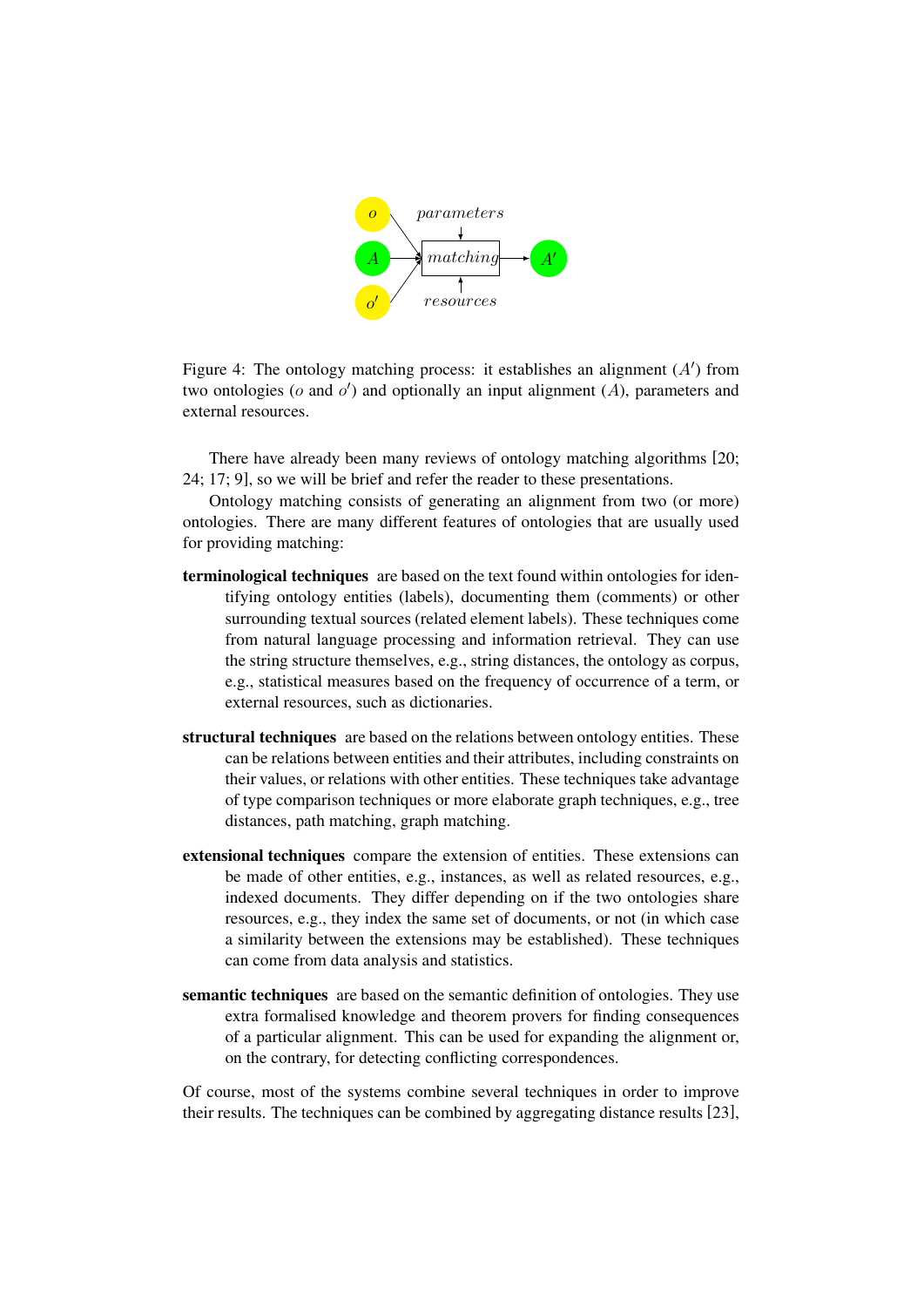by using selection functions for choosing which one to use in the present case [16; 22], or by deeply involving them all in global distance computation [10; 18].

Moreover, there is a difference when training sets are available or not (this is most often useful when a matching algorithm is needed for recognising instances). When available, one can apply machine learning techniques such as Bayes learning, vector support machines or decision trees.

# 6 Applications of alignment semantics

The goal is to show the incidence of the chosen semantics for particular applications.

### 6.1 Evaluating alignments

See [8].

#### 6.2 Ontology modules

#### 6.3 Alignment composition

See [26] and manuscript notes.

### 6.4 Distributed reasoning

## 7 Conclusion

# References

- [1] Alexander Borgida and Luciano Serafini. Distributed description logics: Assimilating information from peer sources. *Journal on Data Semantics*, I:153– 184, 2003.
- [2] Paolo Bouquet, Marc Ehrig, Jérôme Euzenat, Enrico Franconi, Pascal Hitzler, Markus Krötzsch, Luciano Serafini, Giorgos Stamou, York Sure, and Sergio Tessaris. Specification of a common framework for characterizing alignment. Deliverable D2.2.1, Knowledge web NoE, 2004.
- [3] Diego Calvanese, Giuseppe De Giacomo, Maurizio Lenzerini, and Riccardo Rosati. Logical foundations of peer-to-peer data integration. In *Proc. 23rd Symposium on Principles of Database Systems (PODS)*, pages 241–251, Paris (FR), 2004.
- [4] Diego Calvanese, Giuseppe De Giacomo, and Maurizio Lenzerini. A framework for ontology integration. In Isabel Cruz, Stefan Decker, Jérôme Euzenat, and Deborah McGuinness, editors, *The emerging semantic web*, pages 201–214. IOS Press, Amsterdam (NL), 2002.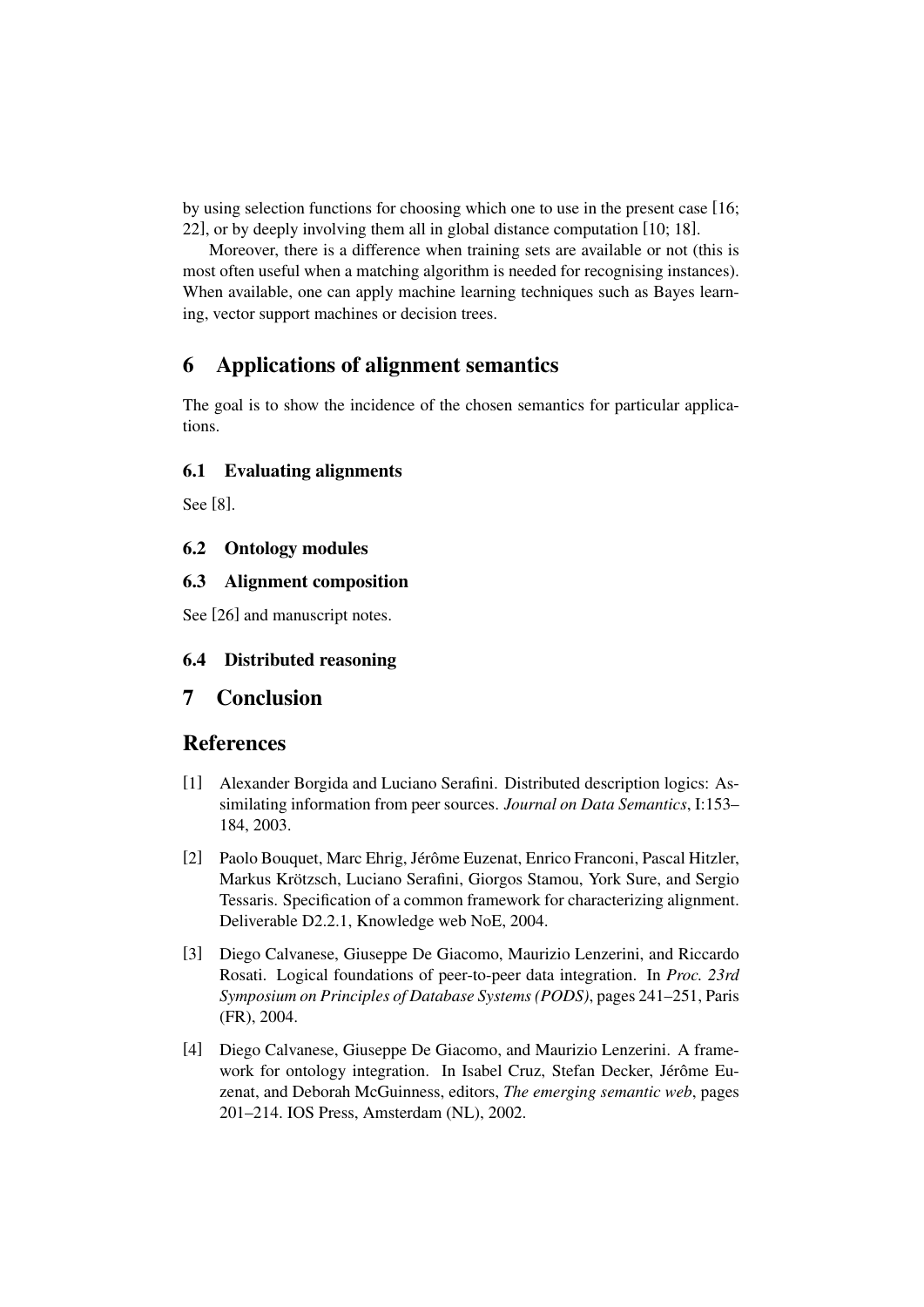- [5] Pieter De Leenheer and Tom Mens. Ontology evolution; state of the art and future directons. In Martin Hepp, Pieter De Leenheer, Aldo De Moor, and York Sure, editors, *Ontology management: semantic web, semantic web services, and business applications*, chapter 5, pages 131–176. Springer, New-York (NY US), 2008.
- [6] Jérôme Euzenat. Towards composing and benchmarking ontology alignments. In *Proc. ISWC Workshop on Semantic Integration*, pages 165–166, Sanibel Island (FL US), 2003.
- [7] Jérôme Euzenat. An API for ontology alignment. In *Proc. 3rd International Semantic Web Conference (ISWC)*, volume 3298 of *Lecture notes in computer science*, pages 698–712, Hiroshima (JP), 2004.
- [8] Jérôme Euzenat. Semantic precision and recall for ontology alignment evaluation. In *Proc. 20th International Joint Conference on Artificial Intelligence (IJCAI)*, pages 248–253, Hyderabad (IN), 2007.
- [9] Jérôme Euzenat and Pavel Shvaiko. *Ontology matching*. Springer, Heidelberg (DE), 2007.
- [10] Jérôme Euzenat and Petko Valtchev. Similarity-based ontology alignment in OWL-lite. In *Proc. 16th European Conference on Artificial Intelligence (ECAI)*, pages 333–337, Valencia (ES), 2004.
- [11] Ronald Fagin, Joseph Halpern, Yoram Moses, and Moshe Vardi. *Reasoning about knowledge*. The MIT press, Cambridge (MA US), 1995.
- [12] Enrico Franconi, Gabriel Kuper, Andrei Lopatenko, and Luciano Serafini. A robust logical and computational characterisation of peer-to-peer database systems. In *Proc. VLDB International Workshop on Databases, Information Systems and Peer-to-Peer Computing (DBISP2P)*, pages 64–76, Berlin (DE), 2003.
- [13] Avigdor Gal, Ateret Anaby-Tavor, Alberto Trombetta, and Danilo Montesi. A framework for modeling and evaluating automatic semantic reconciliation. *The VLDB Journal*, 14(1):50–67, 2005.
- [14] Chiara Ghidini and Fausto Giunchiglia. Local models semantics, or contextual reasoning = locality + compatibility. *Artificial Intelligence*, 127(2):221– 259, 2001.
- [15] Chiara Ghidini and Luciano Serafini. Distributed first order logics. In *Proc. 2nd Conference on Frontiers of Combining Systems (FroCoS)*, pages 121– 139, Amsterdam (NL), 1998.
- [16] Ningsheng Jian, Wei Hu, Gong Cheng, and Yuzhong Qu. Falcon-AO: Aligning ontologies with Falcon. In *Proc. K-CAP Workshop on Integrating Ontologies*, pages 87–93, Banff (CA), 2005.